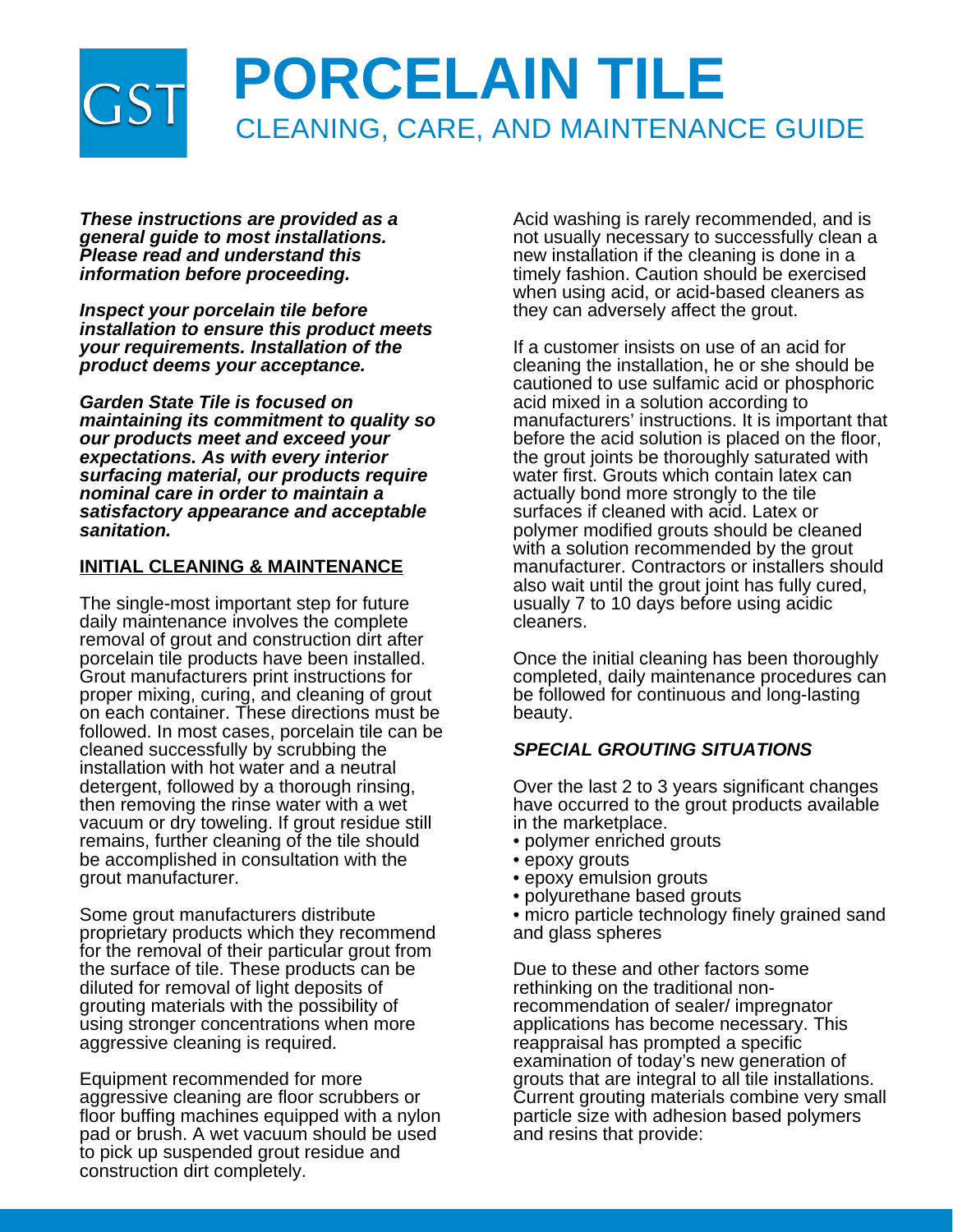# **PORCELAIN TILE**  $\mathsf{S}^{\mathsf{I}}$ CLEANING, CARE, AND MAINTENANCE GUIDE

*•* very effective joint/void filling

• very strong bonding agents The resulting grout film if allowed to remain on the tile surface can be very difficult to remove!

• These films come at the end of the installation

• Very often this film collects and holds the full variety of construction dirt and debris.

• The "New" tile floor can have a dull appearance.

• Light colored tile, will appear dirty from the start.

• This condition will only get worse, until such films are removed, or better yet, kept from becoming established in the first place.

Before grouting, regardless of the grout color chosen, Garden State Tile strongly recommends that a test patch be done by the contractor to determine if the grout or grout pigment will contaminate the surface of the tile.

If the test patch shows a tendency for staining or difficulty of removal when following the grout manufacturer's instructions (particularly if the tile is light in color and the grout material is in contrast to the color of the tile or composed of urethanes, epoxies or epoxy emulsions) the application of a penetrating sealer/grout release is recommended.

• Some combinations of polished porcelain tile (micro pores) and these highly formulated/ hybrid grouts should be small scale tested and may require more than one coating of protective sealer before proceeding to the entire floor!

• Install the sealer/grout release prior to the grouting process as outlined in the manufacturer's written product usage instructions.

Some key points:

• Allow adequate cure period typically 1 to 4 hours.

• All excess sealer (do not allow to pond) must be removed at the time of application by wiping or buffing with a clean dry cloth. This is very important for impervious porcelain surfaces.

• After the grout achieves its set, clean the floor with a solution similar to Aqua Mix Heavy Duty Tile and Grout Cleaner or Miracle Porcelain and Ceramic Tile Cleaner or a product recommended by the grout release manufacturer.

For highly textured porcelain tile, it is advisable to use a grout release, if only to improve the cleanability of the grout from the surface of the tile. Properly applied, these methods will provide a clean tile installation free of grout residue while providing significant time savings to the clean-up and maintenance process on polished and unpolished porcelain tile surfaces.

Of course, these are general recommendations. Any specific recommendations suggested by the individual manufacturers should be followed.

In the event grout residue or build-up does happen to occur on newly installed unprotected tile, reclamation of the floor through a timely and aggressive cleaning effort is necessary.

Please note the recommended methods and materials listed below:

• Employ a heavy (75 to 90 lb. head weight) swing type floor scrubber

• Equip the unit with a heavy duty Green floor stripping pad

• Grout manufacturer's recommended grout haze remover used in conjunction with the floor machine

• Make note of areas where significant grout residue is visible

• Work the floor in smaller more manageable sections

• Allow the grout haze cleaner adequate dwell (10 to 15 minutes) time prior to floor scrubbing activity

• Using the floor cleaning equipment, thoroughly scrub the section, repeat of this process may be necessary

• Follow promptly with the removal of the dirty slurry through the use of a wet vacuum. DO NOT MOP as this will only serve to redistribute the dirty slurry on the floor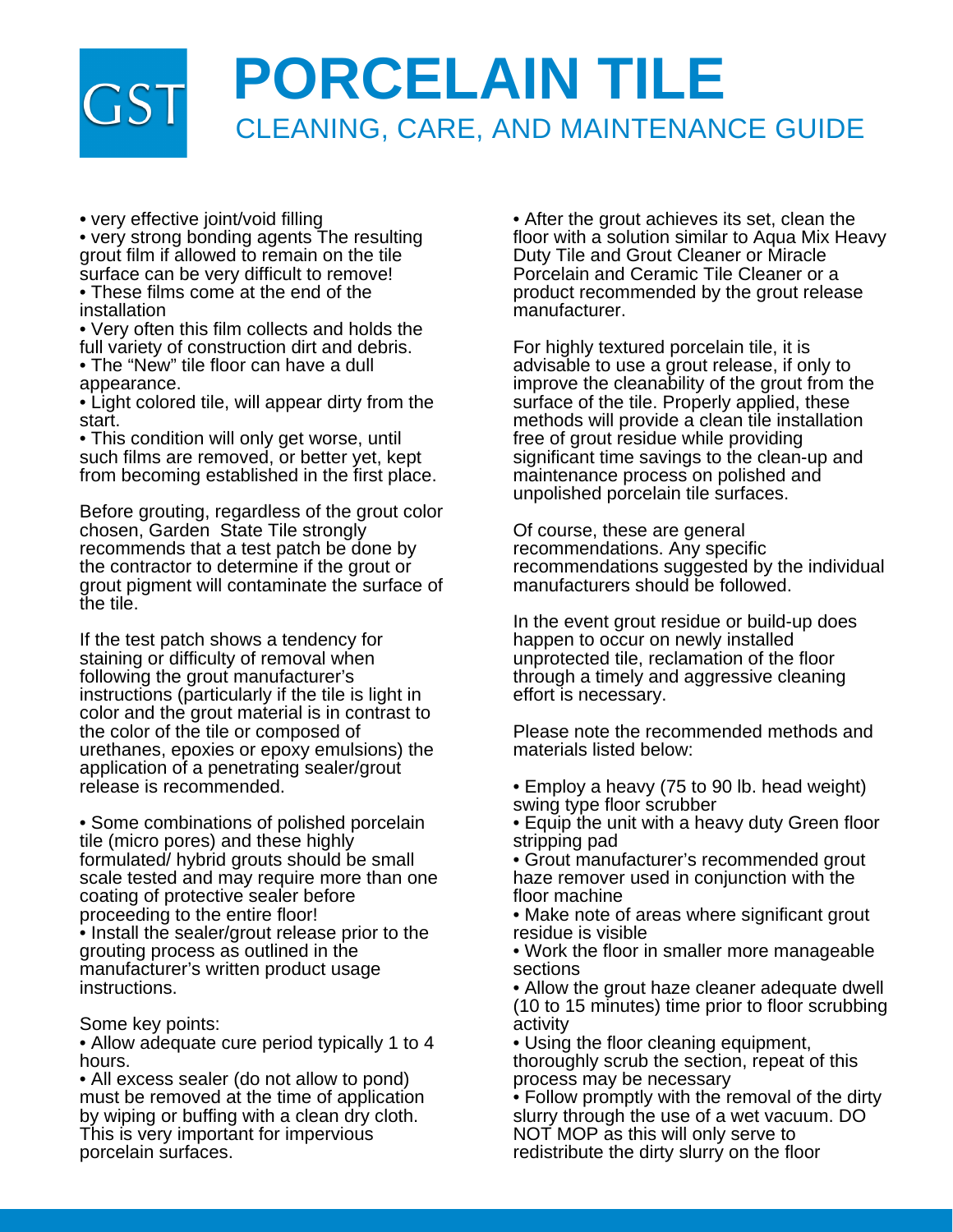

*•* The cleaned section should now be thoroughly rinsed and revacuumed possibly twice to insure all dirty slurry and cleaning residue has been removed

• Dry buff the finished floor to a dry uniform finish, using the floor scrubber with a soft white pad or fleece pad.

# *PENETRATING SEALERS*

For polished tiles, the use of a penetrating type sealer is required prior to grouting. A penetrating sealer is one that does not leave a coating on top of the tile. Rather, these sealers assist in filling the microscopic surface pores.

The grinding involved in the polishing process produces microscopic surface pores on all polished tile products. Penetrating sealers can fill these pores, making the tile even more impervious to surface staining, resulting in easier maintenance. Penetrating sealers do not alter the appearance of porcelain products since they are designed only to fill the microscopic pores and not to coat the tile. Slip resistance also should not be affected.

Proper application of penetrating sealers is important. Follow the manufacturer's application guidelines. If you have questions prior to application, contact the manufacturer directly. The following is a suggested application procedure for a penetrating sealer:

1. Surface must be thoroughly clean and free of any foreign matter that may prevent the sealer from penetrating.

2. Apply in a circular motion using a clean rag, an applicator or a dense sponge, working sealer tightly into tile surface.

3. One thin application should be sufficient. 4. Completely remove excess sealer from the surface within 3 to 4 minutes using a clean cotton cloth, rag or absorbent paper towels. Penetrating-type sealers must not be allowed to dry on tile surface.

Penetrating sealers are applied only once, and generally do not require constant maintenance through reapplication.

# *TOP FINISHES AND WAXES*

Porcelain tile's dense, low-absorptive body inhibits the penetration of contaminants and, therefore, is a tile that is easy to maintain. The low absorptive nature of our porcelain tile not only inhibits dirt and stains, but also prevents top finishes and most chemicals from penetrating the surface.

Top finishes, those that become a coating over the tile and grout joints, are not recommended by Garden State Tile. They will change the appearance of the tile by coating the surface and giving matte finished tiles a shiny finish. When a particular type of tile is selected for the coefficient of friction values, the values can be changed by the application of the finish. Rather than improving the ability to maintain the surface, top finishes will increase the maintenance requirement.

Top coating finishes also will show traffic patterns as the finish becomes scratched or wears away. Some finishes may even peel off in spots.

Problems most frequently encountered with the use of top coating finishes are:

1. Wear patterns are easily developed over time.

2. Finish applied to a floor which has not been properly cleaned will cause the floor to look hazy.

3. Finishes applied to textured surfaces will wear unevenly on the raised areas as compared to the low areas.

4. Improperly applied finishes can turn a milky white color.

5. Multiple coats of top finish can cause discoloration of the tile surface.

When problems such as these occur, the finish must be stripped off of the tile and a new coat of finish reapplied. This is a costly and unnecessarily repetitive procedure.

#### **PROPER CARE DURING CONSTRUCTION**

Since porcelain products are considered to be a finish material, they should not be installed until all heavy construction is completed.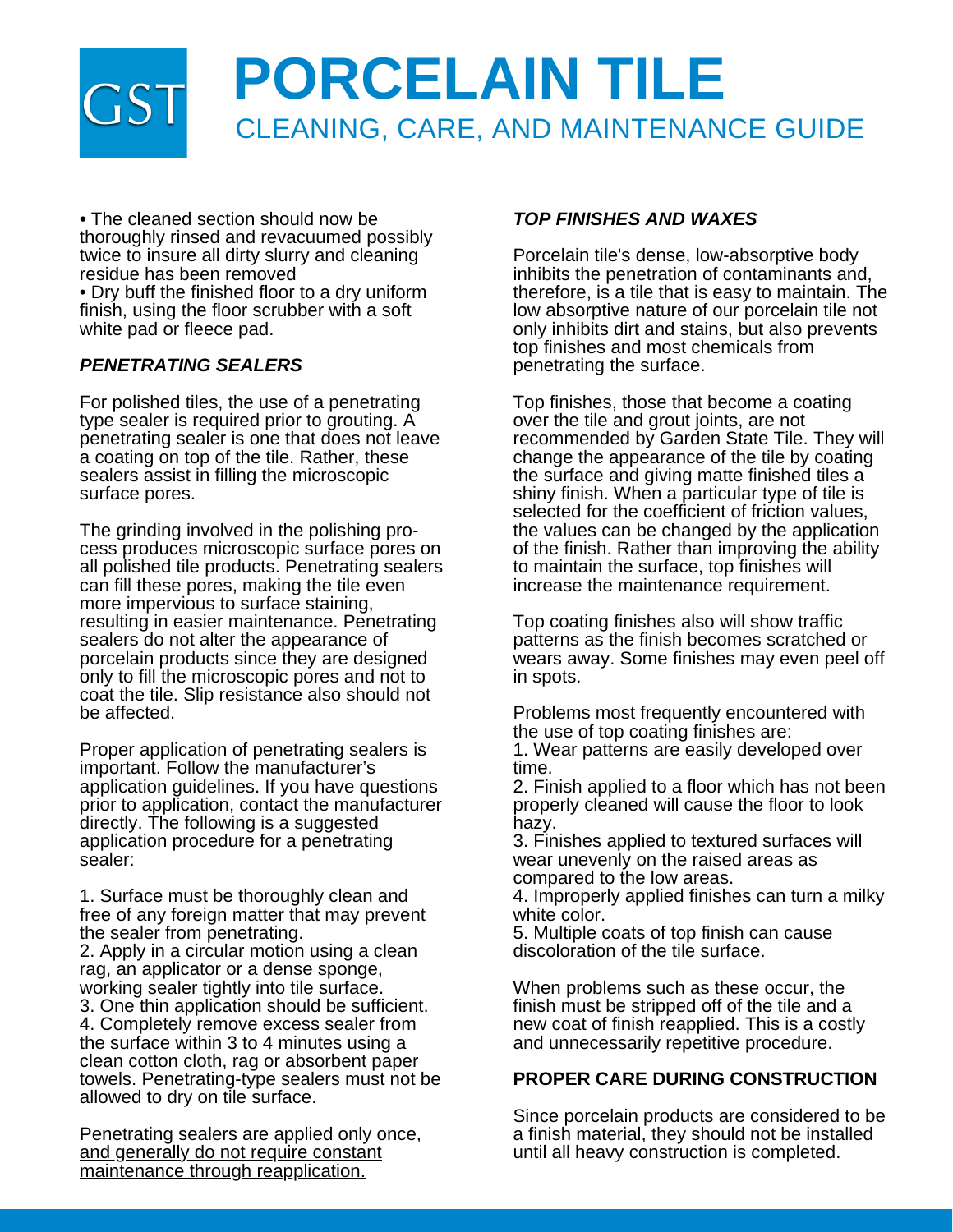# **PORCELAIN TILE** CLEANING, CARE, AND MAINTENANCE GUIDE

Between the installation and putting the floor into service, it is imperative to properly protect the tile and grout in order to avoid construction related cleaning problems. Generally, there is a build-up of dirt and debris on every construction site. This dirt and debris may cause the grout, and sometimes the tile, to be adversely affected.

Garden State Tile recommends that a protective cover be put over the tile surface to safeguard the appearance. The cover could include uncolored Kraft paper, cardboard, plywood, or any other clean covering that will not damage the integrity of the installation. Do not use plastic as it may not allow the grout and thin-set to properly cure, and it also may become extremely slippery as construction dust settles. Proper and diligent care must be used to maintain the protective cover during construction. This will insure a quality appearance when the floor is opened for continuous use.

# *CHEMICAL RESISTANCE*

Porcelain tiles are chemical resistant to both strongly acidic and strongly alkaline chemical products, with the exception of hydrofluoric acids or compounds containing fluoride salts and derivatives. Hydrofluoric acid is the only acid which will attack porcelain tiles, due to their molecular structure.

# **DAILY MAINTENANCE**

In keeping with Garden State Tile's longstanding position on sustainability we highly recommend the use of low VOC, nonhazardous, and non-polluting products for cleaning and maintaining your tile and grout.

General maintenance and cleaning of porcelain tile will vary depending on the surface texture and soil load. General cleaning should be performed first by sweeping or vacuuming to remove loose soil or other surface contaminants. Depending on the soil load, a more tailored cleaning process may be required. Select the type of cleaner based on the type of soil on the floor.

After using a cleaning solution follow with a thorough rinsing. Refer to the Cleaning Chart on page 6 for suggested cleaners/ detergents.

There are six steps that are critical and should always be remembered for the successful maintenance of porcelain tiles:

1. All spills should be cleaned as quickly as possible. Use damp mopping to clean up spills. Damp mopping uses approximately 1 gallon of cleaning solution (mixture of water and detergent) per 600 square feet. An easy way to prepare for damp mopping is to wring out the mop prior to use.

2. Use wet mopping daily to clean the floors. Wet mopping uses approximately 1 gallon of cleaning solution (mixture of water and detergent) per 300 square feet. An easy way to prepare for wet mopping is to NOT wring out the mop prior to use.

3. Use only the recommended dilution of detergent. More is not always better; higher concentrations of detergent in the cleaning solution will only make it more difficult to rinse.

4. Allow the proper dwell (remain on the floor) time. The detergent solution must be given time to act on the soil load. Generally 5-10 minutes is sufficient.

5. Always agitate the floor when wet mopping to ensure soils are removed. Use a nylon pad, bristle brush, or deck brush after the cleaning solution has been applied.

6. Rinse thoroughly with clean, clear water to remove the dirty detergent solution and emulsified soil. Rinsing is a critical step in the maintenance procedure. Remove the rinse water with a wet vacuum, dry mop or toweling. If dirty detergent solution is not removed and is allowed to dry on the surface, a coating will form which is very difficult to remove.

# **RECOMMEND DAILY MAINTENANCE BY SURFACE TEXTURE**

In addition to the above steps, slightly different cleaning techniques should be administered for different surface textures. The use of auto-scrubbers and/or wet extraction machinery can make routine cleaning easier and more efficient.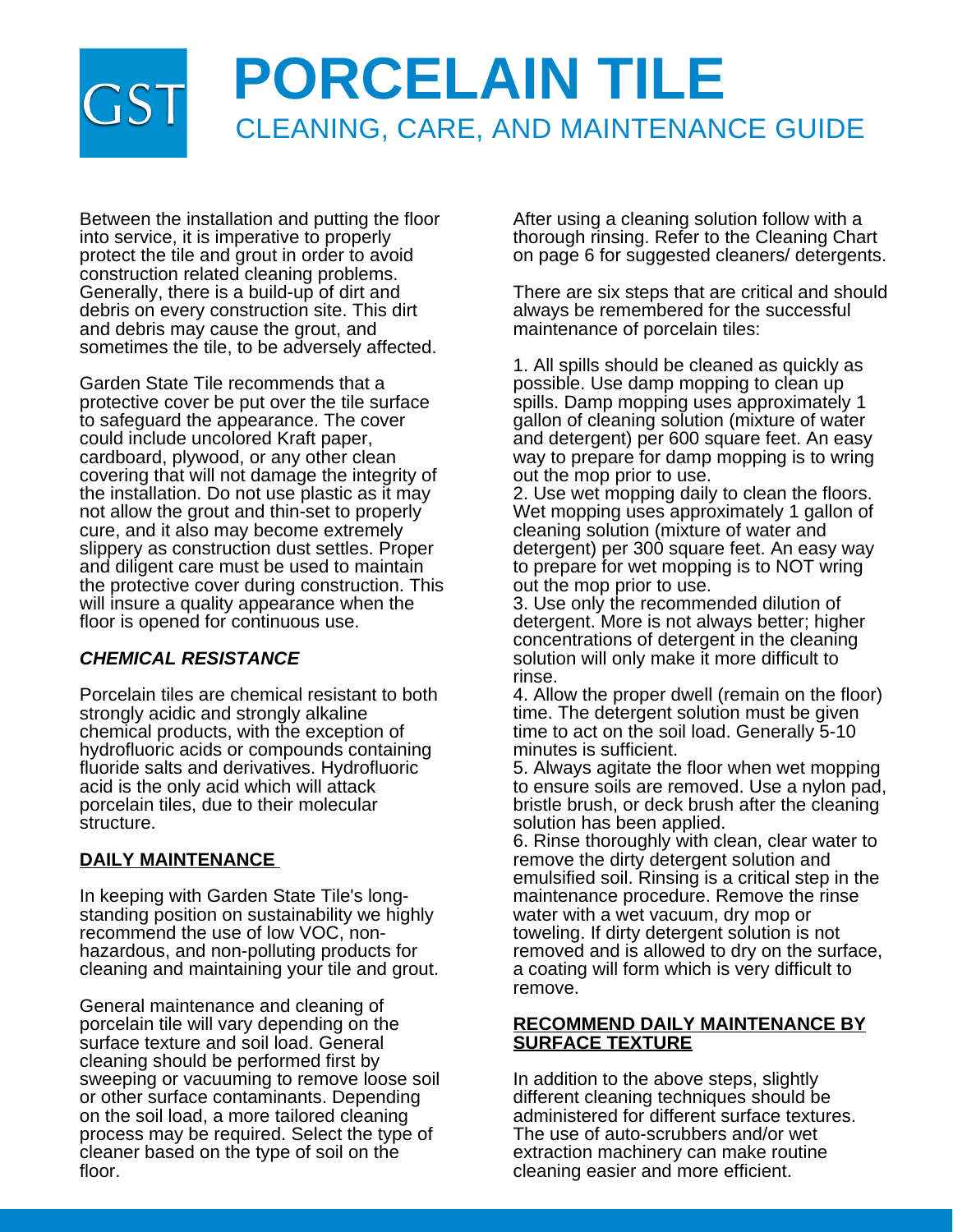

# *UNPOLISHED AND MATTE FINISH TILES*

The following represents a simple procedure for maintaining unpolished matte finish tile floors with a moderate soil load.

#### For best results:

1. Sweep or vacuum the floor of all loose dirt and other foreign materials.

2. Saturate the floor with a mild cleaning solution and hot water, agitate, and allow it to dwell (remain on the floor) 5-10 minutes. Do not allow cleaning solutions to dry. It may be best to complete small areas at a time. 3. Remove the dirty cleaning solution and rinse the surface with clean, clear water. 4. Buff with a dry mop or towel.

If the product is extremely dirty, a more aggressive cleaning method may be necessary:

1. Sweep or vacuum the floor of dirt and other foreign material.

2. If there are difficult-to-remove contaminants on the surface of the tile, first attempt to identify the specific spill or contaminant. Different surface contaminants require different cleaning methods and chemicals (see chart).

3. Saturate the floor with cleaning solution and hot water, agitate, and allow it to dwell (remain on the floor) 5-10 minutes. After the dwell time, scrub the cleaning solution with a floor machine equipped with a nylon pad or bristle brush. For residential applications and small areas, use a hand brush or nylon pad. 4. Remove the dirty cleaning solution and rinse the surface with clean, clear water. This can be accomplished with a mop or a wet vacuum. It may be necessary to rinse the tile several times to thoroughly remove the cleaning agent from the surface.

# *POLISHED TILES*

For polished porcelain tiles, please follow these instructions for general cleaning:

1. Sweep or vacuum the floor of loose dirt. An untreated, dry dust mop may be more effective than a soft-bristle broom.

2. Mop with a mild cleaning solution. Use 50% less detergent concentrate than one would use on an unpolished floor.

3. Rinse the floor thoroughly with clean, clear water.

4. Dry thoroughly with a soft oe buffing pad cloth to increase the shine and prevent water spots.

### *GRIP FINISH TILES*

When public safety and insurance factors are a concern, grip finish porcelain tiles are recommended for improved slip resistance. While these tiles are adeptly suited for their requirements, it is necessary to pay additional attention and take adequate care when cleaning these textures. The undulation of the surface makes it necessary to clean the entire surface, including the low points, which necessitates some additional, practical dirt removal procedures. Standard damp-mopping may not effectively clean these finishes. Also, it is necessary to thoroughly rinse the tile to completely remove all dirty cleaning solution.

For cleaning grip finish surfaces, please follow these instructions (this procedure is also applicable to any other heavily textured porcelain tile products):

1. Sweep or vacuum floor debris. If sweeping, use a soft-bristle broom. Sweep in two directions. First, follow the direction of the tile, then sweep diagonally to the tile to ensure complete removal of all foreign material. 2. Saturate the surface with a neutral detergent cleaning solution and hot water and agitate. Looped-end, tail-banded mops are the most durable for textured surface tile. Allow the cleaning solution to remain on the floor for 5-10 minutes. Scrub the floor with a brush in a circular motion. Dual-surface floor scrub brushes with side bristles are ideal for cleaning textured floor tile and cove base. 3. Rinse the floor with clean, clear water to suspend contaminants and completely remove any soiled cleaning solution. 4. Remove rinse water with a wet vacuum or dry toweling.

In high-traffic areas, or areas where the surface is exposed to a heavy soil load, it may be necessary to scrub the floor once a day and damp-mop at intervals during the business day.